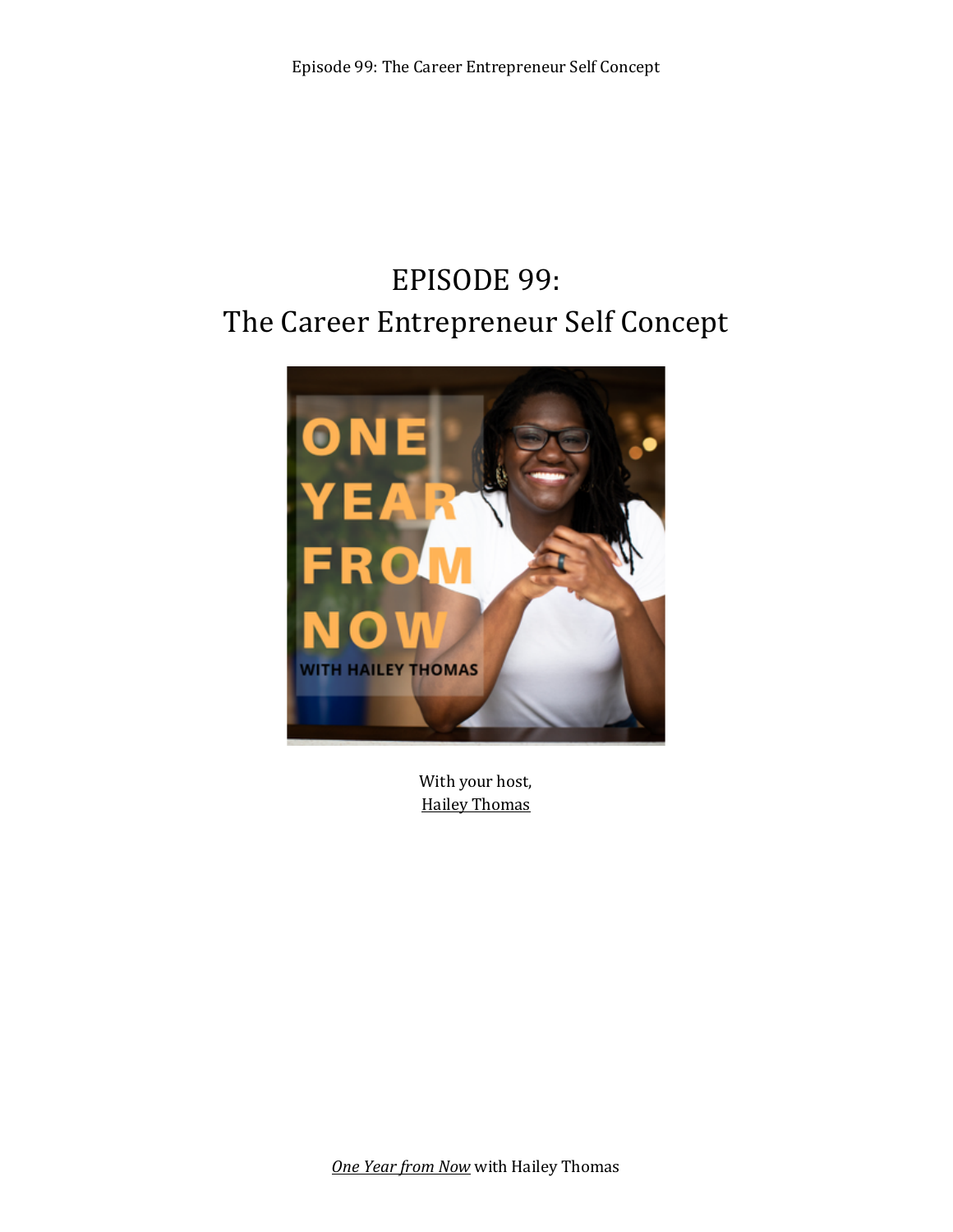There's no right way for growing an online business. And honestly, me and my guests are more than fine with that. I'm Hailey Thomas, and this is the podcast that lets you be a fly on the wall for candid conversations and mini-lessons with a variety of online entrepreneurs who are growing their businesses based on their own visions. We are on a mission to normalize and laugh about the behind-the-scenes truth of achieving a new level of success in your business. This is One Year from Now.

Hello, hello, hello, and welcome to the podcast. And welcome especially to episode 99. So, the way I number these episodes, this will be episode 99. I think we already crossed the 100-episode milestone, if you will, with the bonus episodes we did in December, but I'm just gonna count the ones that we number. This is episode 99, and I'm celebrating that we— When I say "we," I mean myself and my production team. I've been publishing this podcast now for three years. So, 100 episodes, three years— Maybe it's been two years? Okay, I looked it up, it's three years. And I actually originally started the show because I was giving a TEDx talk in 2019, and I was like, "People are gonna want content to listen to after I did my talk." And my TEDx Talk is one of the podcast episodes, so we can link up to that, but all that aside, we're almost at 100 episodes of meaty, rich goodness. So, thank you for coming along with me on this journey. Thank you for listening in today.

What are we talking about today? Today, we are talking about the idea of career entrepreneurship as a self-concept. So, a couple episodes ago, in the Battle Queen episode, I talked about what a selfconcept is, and it is how you think about yourself in relation to the rest of the world. In the same way that we talked about the Battle Queen self-concept, the person that is commanding of energy and resourceful and is a benevolent caretaker and benevolent leader, another self-concept I want to put on top of that is the Career Entrepreneur. So, most of us got into entrepreneurship because we had to, or felt like we had to, or we needed to, or that we were kind of like, pushed over here. The beginning of my story being that I got into entrepreneurship because there was a gap between. We just moved into a new place into a new city, my husband had just gotten a job, and I was using my little spreadsheets and doing my calculations for expenses and we needed 800 bucks by the end of the month to fill a gap between his work and the expenses that we had. So, that was the beginning of me figuring out how to make money without a W2 job.

I still like to say that it was a choice, right? We all make the choice for entrepreneurship, but in the beginning, you can often feel like it's not a choice, or that you have to choose it. We spend those first couple of years trying it on. Just trying on entrepreneurship and asking, "Can I actually do this?" Which side tangent: that's not a great question. It's a red herring type of question like, "Can I actually be successful? Can I do this?" Because usually people are asking that while they are being successful and while they are doing it. So, it's just part of the brain feeling unsure that turns that thought of, "I can't do this." Because the brain is like, "Well, we are doing it." So, some of the brain thinks that it's working just fine, and some of the brain is like, "But it's not." So, it turns that thought into a question when, in reality, you're actually already doing the thing. So, not a super useful question. Notice when your brain wants to offer, "Can I do this?" But in early stage entrepreneurship, that's one of the thoughts that you have or the questions that you ask, "Can I do this?", when you're trying on entrepreneurship.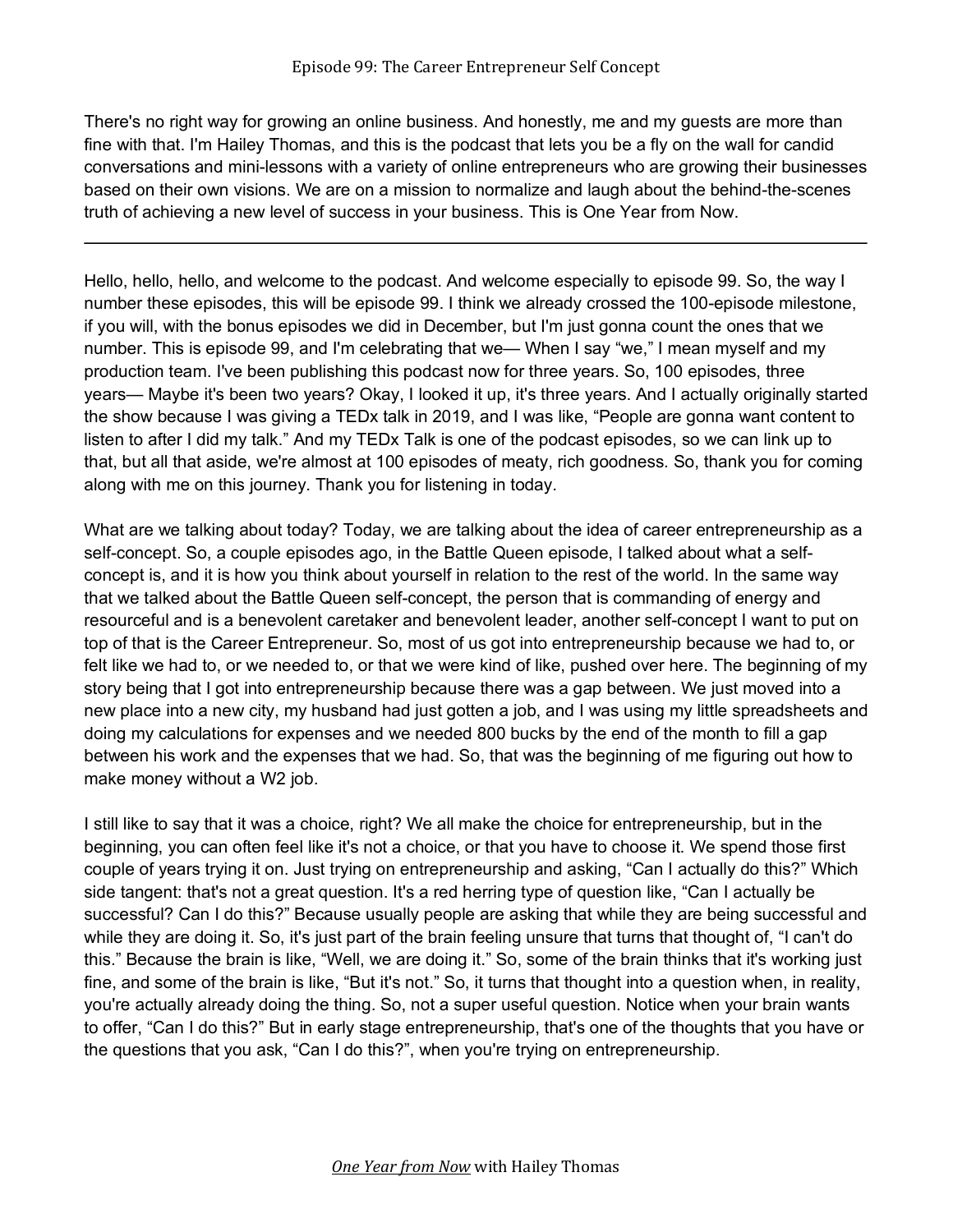And eventually, you settle into where you are about now, which is you're doing the things fairly successfully, but you're settled enough to be able to look at what the next version of you is. And there's a difference, I think, between entrepreneurship because you had to and Career Entrepreneurship as a choice, or Career Entrepreneurship on purpose. So, in this episode, I'm talking about the 10 facets of Career Entrepreneurship as a self-concept and I want you to just try these thoughts on like a jacket, like you're at a store and you're trying on a piece of clothing. How does it feel? Does it feel a little scratchy, itchy, too big, too small? Totally up to you, but I will want you to take these thoughts and start to mold them around you like a jacket. Put them on like a jacket, because the difference between where you are now, and the level of impact and the level of profit you want to make next is this identity that allows you to be the person to make the next level of money and the next level of impact, the next level of assets, the next level of moves.

So, the self-concept is actually quite important when you think about doubling your revenue, when you think about starting a new venture, and when you think about any other assets you're managing. Who you think you are is the baseline for all the decisions you're going to make. I think about this a lot when I work out. When I'm having the thoughts or when I'm thinking, "Ooh, I should have come in more often," or "Wow, I'm going to be the last one running these laps," or "God, this weight is so heavy, my shoulder hurts," I perform in a way that matches what my thoughts are. In that case, uncertain, wobbly, and I do end up being the last one in running, because those are my thoughts. Whenever I am focused on like, "Ooh, that was a good lift, Hailey. Okay, next one, you got this!" Like, when I'm talking to myself differently, I have different results. I still might be the last one, but I typically don't have thoughts or feelings about that being a bad thing. And if I am last, it's not by very much right, or a lift can still be really hard or a workout can still be really hard and you struggle through it, but there's a difference between struggling through it and feeling just completely wiped and working through it. Like, feeling tired, but like I did a good job.

So, same thing with the self-concept. There's a difference between making an investment and feeling like, "Oh, my God, I'm not sure and I can't do it," and then feeling so uncertain that you don't settle into the investment and make the most of it, or the person that is like, "Hey, I'm making this investment, I'm owning this decision. Oh, this is uncomfortable, but we're doing it anyway, we're going anyway, I'm gonna learn so much." Those two people have different experiences with that investment. So, this is why the self-concept, how you think about yourself in relation to the rest of the world, is so important. And I've got 10 facets, 10 thoughts for you on that.

So, diving right in number one, Career Entrepreneurship. And by that, I mean the type of person who is to probably not going to be a W2 employee ever again in their lives. You might for different projects, or different client work. Or you might decide like, if my library had an opening, and I could just work afternoons, I would be a part time employee there because I really like libraries. So, you might choose to be a W2 employee, but the Career Entrepreneur is the person who is going to spend the rest of their career building things, acquiring things, selling things, and having lots of ideas that live out or become alive through commerce through business. So, the first concept, the first thought is career entrepreneurship is on purpose and it is with purpose. No one becomes a career entrepreneur and it stays an accident, or it stays like, "Well, I have to." You can— I shouldn't say that, no one does that, but you can, but I think those people really struggle to feel like they have agency to create what it is they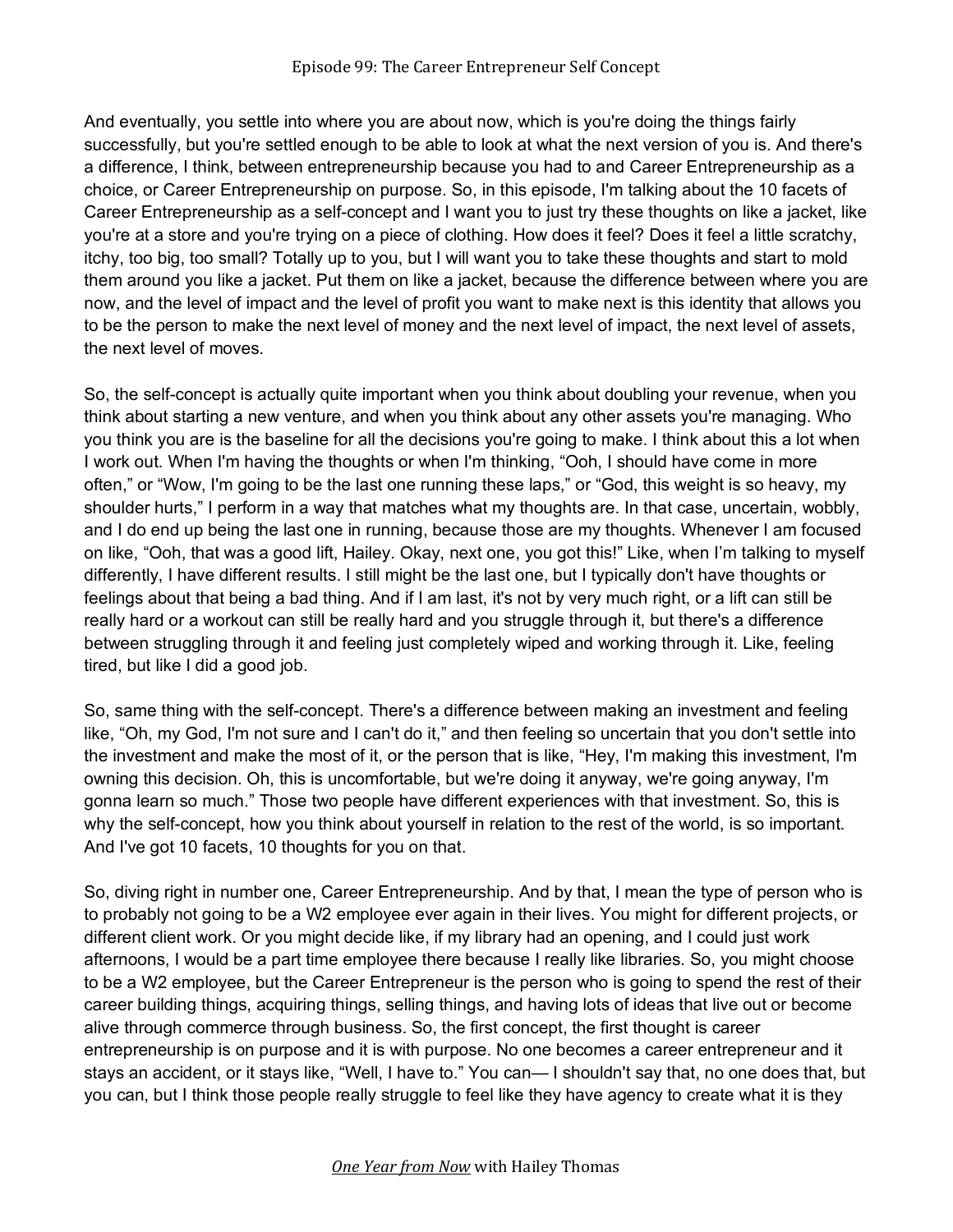want to create. So, the first part of this, the first thought is, I live on purpose. I'm a Career Entrepreneur on purpose, meaning I choose this and all the decisions that I make I choose. I choose to make those choices, I choose to sell this thing or work on that project, I choose to price it this way or spend this much time on that thing.

I think that's incredibly important to think about your career entrepreneurship as a whole, but each asset you're working on as a choice, right? Because sometimes we'll get in the mindset, or the position, where we're thinking, "It's not a choice. Oh, I have to, I have to work this many hours, I have to work weekends, I have to answer all these customer service calls. I have to deal with my inbox. I have to, I have to." But you don't have to actually, no one's forcing us to do this. Now, we might be doing it out of dedication, and thinking, "The business needs me to show up in this way." But you still choose to give the business what it needs in that way, you still choose to work this many hours or do this thing. I think you'll be most successful. If you think about, hey, I'm picking this. My family has this need and I'm choosing to go solve it with entrepreneurship. We're living on purpose. Our decisions are on purpose. We are choosing career entrepreneurship on purpose. That's number one.

Number two. Career Entrepreneurs insist upon what is not yet. They insist upon what is not yet. Entrepreneurship is incredibly triggering, because there's so much rejection involved, but essentially, you're taking a machine— I'm calling our brains "a machine," but essentially, the brain is a 2,000-yearold machine that is programmed to reserve energy and keep the physical body safe at all costs. You're taking that machine, and then doing the opposite of that by risking money, risking time, risking exposure, risking love, and risking community pretty much constantly. That is entrepreneurship. So, your job as a Career Entrepreneur, a part of your self-concept is: I must insist upon what is not yet because everything in my being. And most of the systems we live inside of are about keeping what is. I mean, think about all of the routines that we keep, about all the habits that we set. Like, those are all about keeping what is and our job as entrepreneurs is to create what is not yet, which means we have to insist on what is not yet. We have to hold your One Year from Now vision, you have to practice holding that, because the brain will revert back to what is. The idea that you have for how you want your marriage to be, the idea you have for this product or this offer, or the idea you have for how much money you can make and how much impact you can have, you have to actively hold onto that, you have to insist on what is not reality yet in order to make it. Okay, so that's number two, a part of your self-concept is insisting on what is not yet.

Number three, in your Career Entrepreneur self-concept: small business owner is only one of the titles that you have. So, I don't have anything against the title of small business owner, except that I think it's too small and different than an entrepreneur, even though a small business owner is an entrepreneur. Usually in small business ownership, people end up creating a job for themselves that ends up being close to a nine-to-five and has essentially the same trappings of a job. We don't necessarily want that you might want to build that, but you probably don't. So, small business owner is one of the titles that I actually don't call myself very often, because I'm an entrepreneur and I'm also a deal maker. I'm also an investor. I'm also an asset collector. Those are also titles that I have, you probably have a lot of titles as well. There are dozens of ways to create money and it's not necessarily about creating yourself a job, right? It's like, you might freelance or you might build an agency, it's not about the model that you choose. So, we want to actually pull back. I think the entrepreneur pulls back from thinking about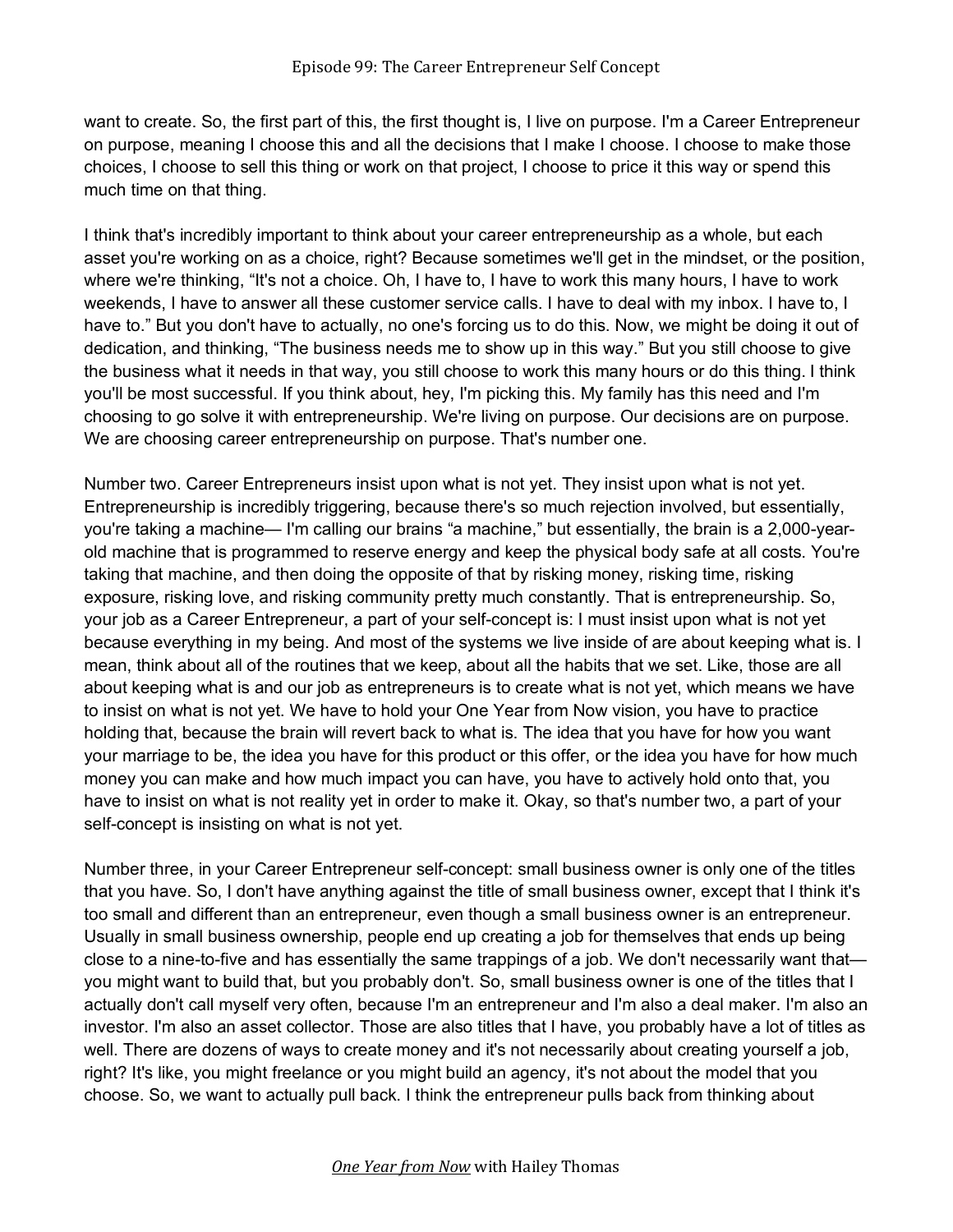themselves as small business owner, but instead as a person that creates assets or tells a story through entrepreneurship, or through commerce.

Number five. The Career Entrepreneur self-concept focuses on using your resources across your assets. Again, this kind of leads back to that last one, but it relates to your time, your energy, your money, your connections, your knowledge of different subject matters, all of that. Your game as an entrepreneur is like, you've got all this stuff in your backpack, all these skills, all these experiences, this amount of time, this amount of energy, this amount of money, you've got this family dynamic, you've got this neurodiversity or that one. Your job is to arrange your assets, or your resources, across your assets to most clearly communicate what it is you want to see in the world, money being a lagging indicator of that. But that's the game of entrepreneurship, right? That's what we're playing. The goal is to decide on strategies that honor your physical makeup and honor the skills that you are best at. That's the game of Career Entrepreneurship. In my mind, it's not necessarily about creating a job for yourself or creating this amount of money, although that might be a milestone thing that you check off or move towards. It's about focusing on the use of your resources across assets.

Okay, number six, Career Entrepreneurship is driven by curiosity. Again, early entrepreneurship is driven by necessity very often, Career Entrepreneur is driven by curiosity. Like, "I wonder what will happen if," "I wonder if I can," "I wonder why it does that," and, "I wonder if I can do that." Or, "I wonder if I can solve that," right? So many businesses software services are built because someone couldn't find the thing that they needed. Many founders are their own first client. So, Career Entrepreneurship is driven by curiosity more than it is driven by need. The Career Entrepreneur also understands that cash flow. So, we know about cash flow, right, in our accounting, but career entrepreneurs understand that cash flows as in it is always moving. I think when you are early into this game, you— or at least I and many of my clients— feel like the goal is to bank cash. And yes, we want to create money, yes, we want to provide for ourselves, and yes, have savings and whatever, but I think you get disappointed if you have the expectation of, "When I make \$100,000, I'll have \$90,000 in the bank." That doesn't work that way. Why? Because cash flows, it is constantly moving both in and out of your business, and that's not a bad thing. It feels maybe scary at first, but it's not a bad thing. That's how it's supposed to work.

Even if you think about paying yourself from your business and that money then going into a savings account and an investment account, like, that money is still moving through your business and into your household and then into institutions that are then using that money to go invest, right? So, a Career Entrepreneur is not worried about having this chokehold on cash coming into their business and then stopping, like, "It's going to come into my business, and then I don't want to spend it, I don't want it going back out, but I want to pay people to do things, I don't want to hire coaches, I don't want to do any major expenses, I'll keep doing things myself to keep the money inside my business." Mind you, none of those decisions are bad things, but I always want to do a little check: Is the primary reason you're making those decisions is to try to dam up the money, to keep the money in your business? Because the reality of entrepreneurship is that it's going to go in and out and back in, and new money's gonna come in, right? Cash flows.

So, one thing I have my clients working on is emotionally detaching from the numbers that their bank account says. That means you might maybe have a human reaction, but what we want to see money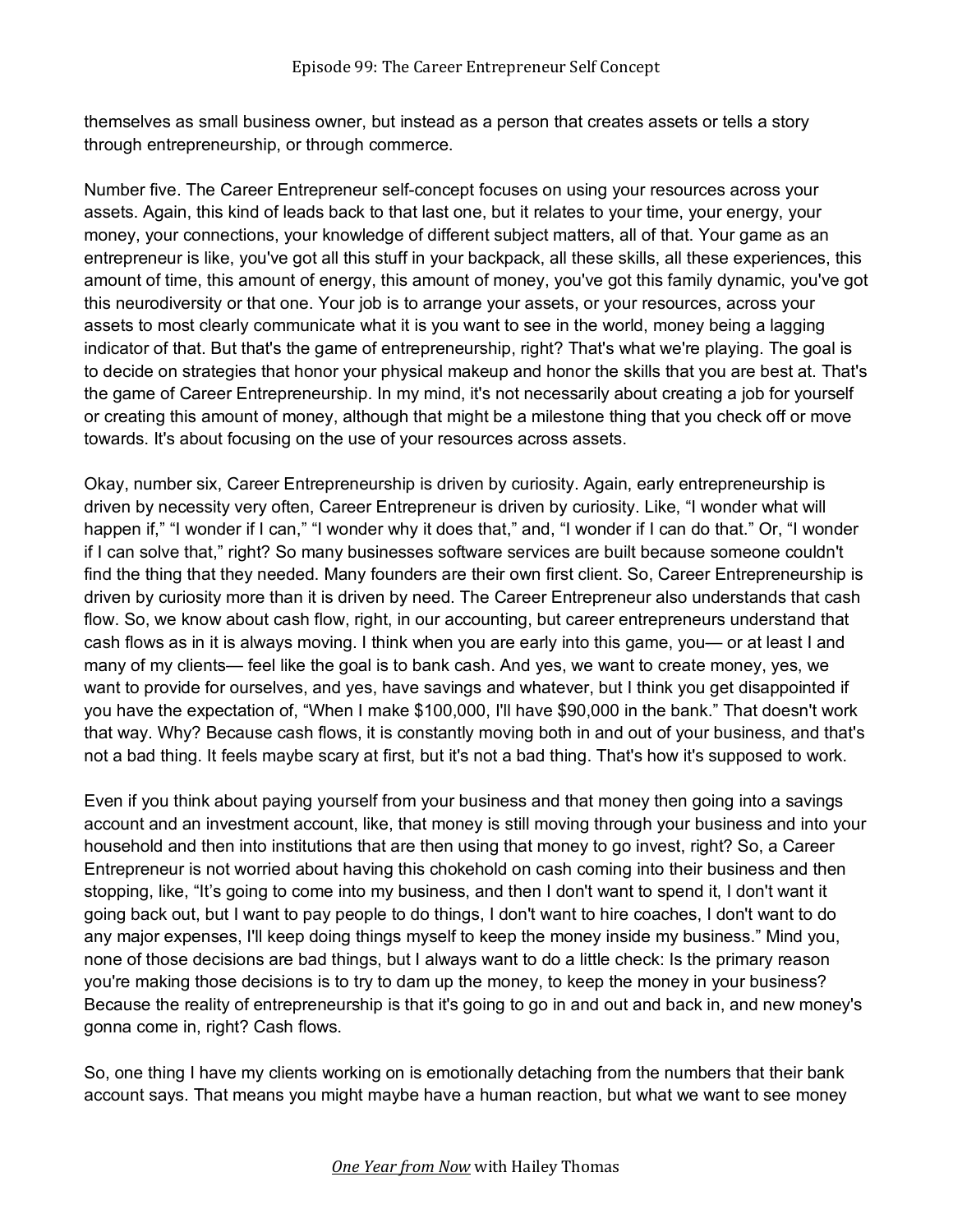as a metric in the business, it's not good or bad. Making \$0 is not good or bad. It's not bad. Making \$1,000 or \$100,000 is not good or bad. It's actually neutral. It's a neutral circumstance. How do we know this? Because for one person having \$100,000 would be like a freaking miracle and feel you could run the world and be like you won the lottery. And for another person \$100,000 can feel like, "Oh, no, the world is crashing down around me. I've completely failed and everything is falling apart." For instance, if you have an organization and payroll is \$300,000 every month, and you only have \$100,000, that's a problem. You're a freelancer that just got started and you make \$100,000 in your first year. It's like, "Oh, yeah, I nailed it," right? The point is that money is neutral. It's just a metric. And it's a metric purely based off of what it is you're trying to create and what it is you're trying to do. And the Career Entrepreneur knows that cash flows in and out of the business, and that cash flow is just a metric. That's all it is.

Number eight is very similar to the cash flow thought, and that it is neutral debt is also neutral. Debt is leverage. Debt is just cash that you pay for ahead of time that just buys you money. This is a big leap, as most of us have been programmed to believe that debt is evil— not just that it is unhelpful, that it's evil, that it is malicious, that it is wrong for you to have it, that people who use it are irresponsible and just bad people who are not very smart. We've really built up this relationship with that, that makes especially people of color and especially women feel stupid and wrong and incompetent for having it or using it. And it's so fascinating to me, because most of the very successful entrepreneurs, you know, actually use that as leverage. As I was getting into real estate and understanding real estate investing, mainly one of the strategies is like, never use your own money, always use other people's money, which means you're always incurring debt to buy assets. So, a big change, but the Career Entrepreneur truly feels settled. They may not feel settled today, but that debt is neutral. And in fact, that is leverage. That is just buying money ahead of time. But it's neutral, you don't have to feel good about it or bad about it. It's just: Do you want to use it in this case or not?

Number nine. The Career Entrepreneur takes their time. They take their time very, very often. When people are just getting into entrepreneurship and really feeling like it's entrepreneurship by force and not by choice, they start projects too quickly. They start too many projects, they start projects with people they should not be starting projects with and, not because the person is bad, but because truly it seems like, on the surface, your values are aligned and you really like that person and they really like you; the idea is so good and it's gonna be so fun and, "Oh my gosh, we're gonna be so successful," that you don't take enough time to evaluate what it is you're building, or think about an exit or, think about any of those things. We get into bed with people too soon. But also, we just feel a rush; a rush to get to the first 100k, the first half a million, the first million dollars as quickly as we possibly can because all of our dreams are hinging on it.

The Career Entrepreneur knows to take their time, because there's no rush. They're not feeling pushed to be productive, or to prove to anyone that they're good at entrepreneurship or good at business. They take time to evaluate opportunities, business opportunities, because if you think about it, most of the opportunities that you have are going to be nos. But if you operate on, "I need to take every opportunity that comes across my way," because— what's the saying? Like, no press is bad press, or all press is good press? That's the thing. All press is good press, all opportunities are good opportunities, which is people pleasing, because a person you really like and respect wants you to do this project. That's the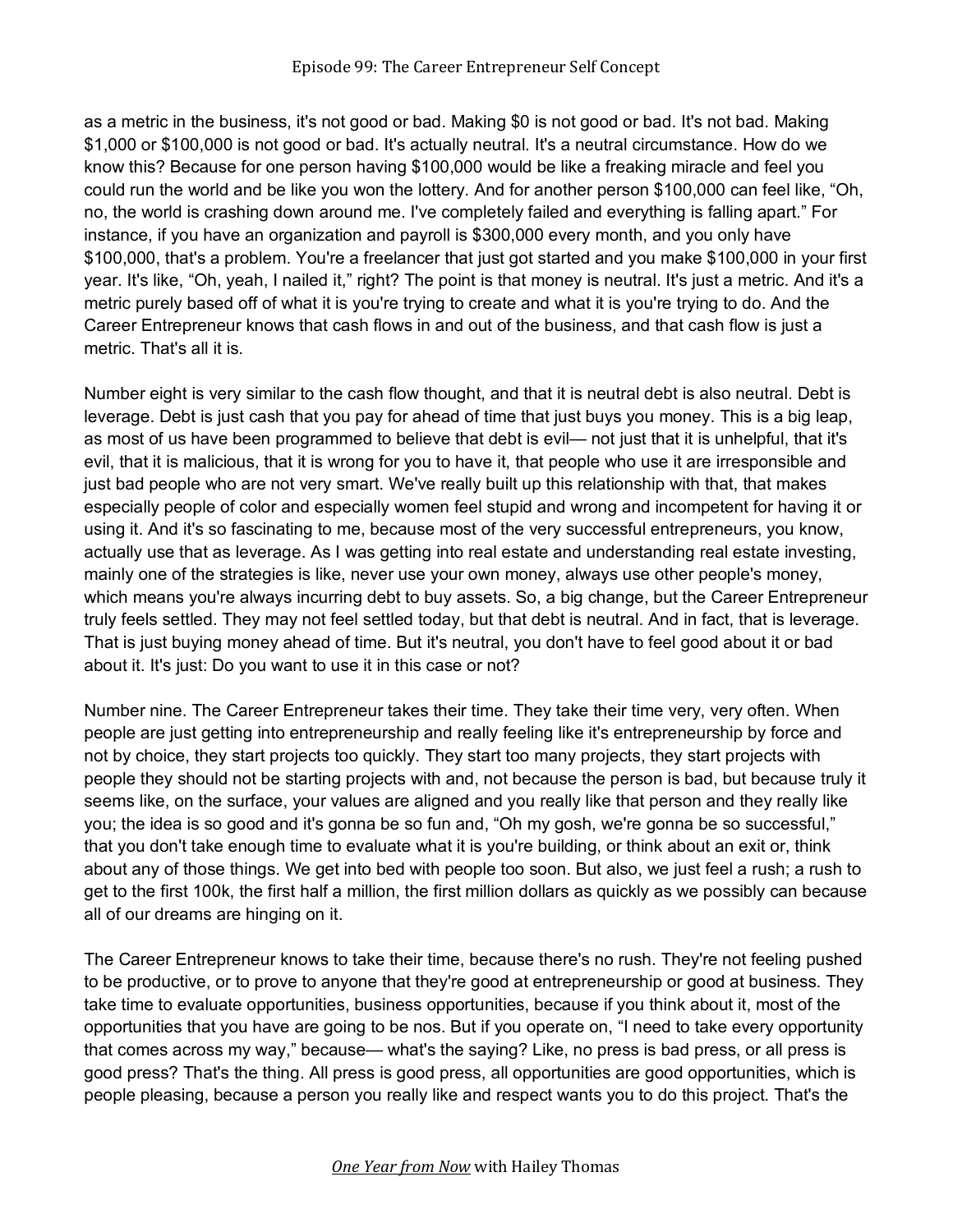opposite of reality, that mostly the opportunities you come across are going to be no, mainly just by statistically- speaking. Based off of how much time and energy and effort you have, mainly, it's going to be a no, but very often, we're in a rush because we feel like we have to be to make money. We feel like we have to be to prove ourselves, we feel like we have to be to get to the next thing and the next level. But the Career Entrepreneur takes their time, because when you know you're going to be playing this game for the rest of your life and that you have time to make decisions, it really changes the pace. It allows a lot more rest, it allows you to be way more critical, it allows you to make better decisions. And frankly, it allows you to start fewer things, which means you have to then have fewer, "I'm so sorry, I can't do this anymore," conversations like, when you start less stuff, you have to end less stuff. The Career Entrepreneur is cognizant of that and they take their time.

Lastly, number 10. The Career Entrepreneur has loads of self-trust, meaning they know how to tell the difference between their intuition. They know how to read themselves and their bodies, versus the difference between intuition and a trauma response or what fear feels like. They know when to push and to go for the growth, to do the scary thing, the vulnerable thing, the uncomfortable thing, and they know how to make money when it's time to like, sit back, comfort themselves, lick their wounds, take a break, rest. They know how to go back and forth and again, play the game of entrepreneurship, which is what recipe of my resources helps me create what it is I want to create in this season. So, the Career Entrepreneur takes the time to study themselves and is able to, with curiosity and gentleness, poke around and see, "Okay, am I just freaked the freak out? Or is this really just not a choice for me?"

I will add they also don't have a problem with asking for insight from other people who are the right people, not just insight from any old body, but the right people, and being able to take their insight and not just follow their advice, if that makes sense. Like, take into consideration a thing that someone you trust is telling you and still make your own choice. The Career Entrepreneur is very good at that, they don't outsource their decision-making and I guess that brings us back around to the top. They don't outsource their decisions, they don't outsource because of time, because of money, because this person said it or this person didn't think it was a good idea, but instead they truly trust themselves, their decisions, their own timing, and feel good about owning the reasons that they are choosing the things they are choosing. They live on purpose. So, that's a nice little roundabout I did back to number one.

So, those are 10 thoughts, or 10 ways of being, as it pertains to the Career Entrepreneur. I'm curious if you have other ones, I'd be happy to hear them. You can find me on Instagram or go to my website and shoot me an email. Now, the most helpful thing you can do for yourself is to go to BrainspaceOptimized.com/Residency and put in an application for The Residency at One Year from Now, where part of the work that we do is really settling into an expanding on this Career Entrepreneur self-concept. This matters, this matters so much because it dictates how you talk about yourself, how you think about yourself, how you evaluate deals, how often and when you pay yourself, who you decide to work with, who you don't decide to work with, what nonprofits you open or donate to, how you spend your time— like, all of that is connected to your Career Entrepreneur self-concept. So, if you know that this is one thing that you don't want to get released wrong, and know that it's literally going to have reverberations through the rest of your career the rest of your natural life, then I invite you to apply for a seat of The Residency at One Year from Now. We are enrolling through the month of March, through March 25, 2022 for the 2022 cohort. The next cohort will be enrolling in like October/November